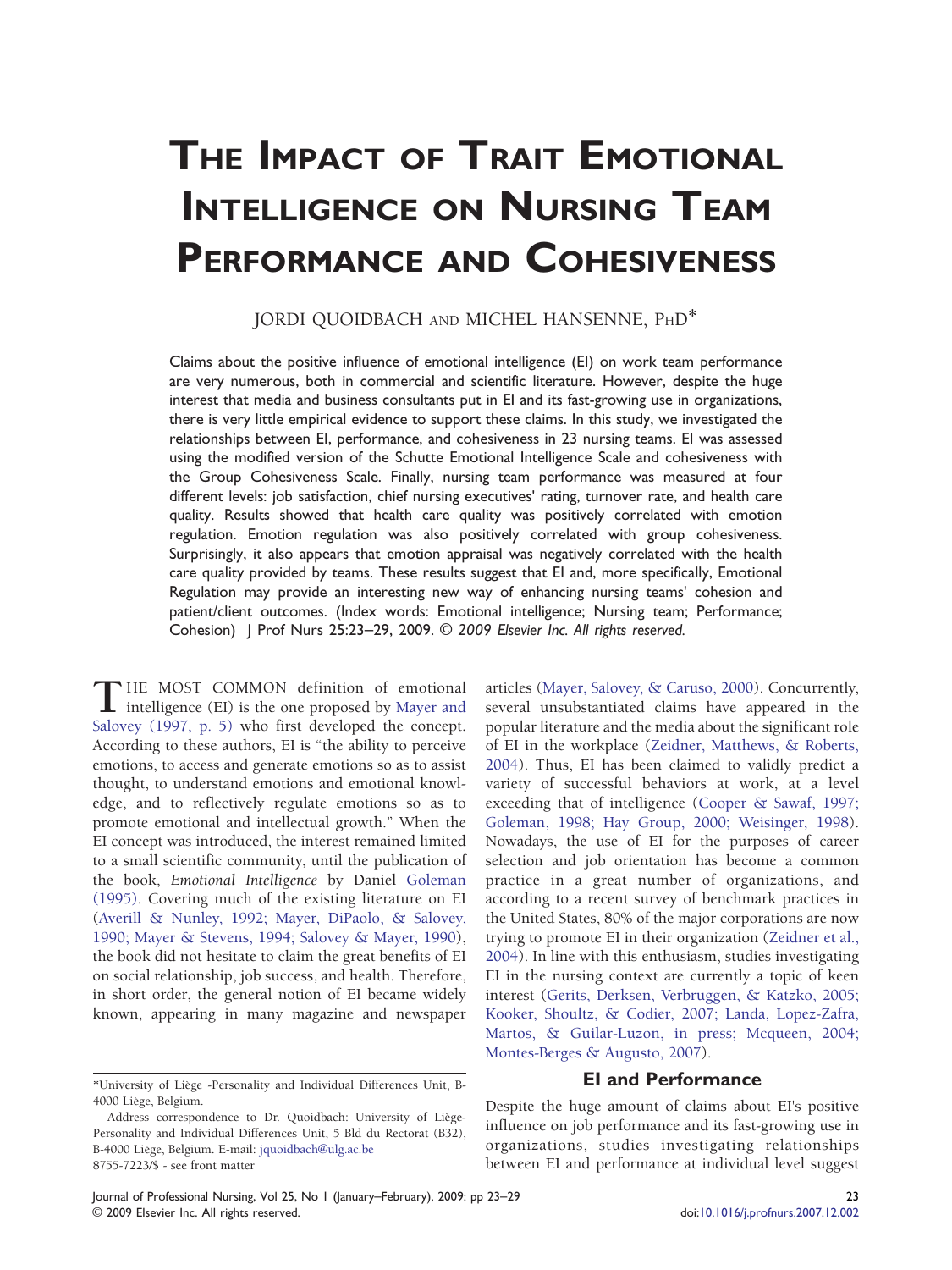that the current excitement surrounding the potential benefits from the use of EI in the workplace may be premature or even misplaced. Indeed, although EI appears to be related to performance and effective outcomes in some cases ([Bachman, Stein, Campbell, &](#page-5-0) [Sitarenios, 2000; Bar-On, 1997; Dulewicz & Higgs, 2000;](#page-5-0) [Janovics & Christiansen, 2001](#page-5-0)), the results are very limited and often contradictory ([Zeidner et al., 2004\)](#page-6-0). Moreover, the literature is replete with unsubstantiated generalizations, with much of the existing evidence bearing on the role of EI in occupational success either anecdotal or impressionistic and/or based on unpublished or in-house research [\(Barrett, Miguel, Tan, &](#page-5-0) [Hurd, 2001\)](#page-5-0).

Few studies have investigated the relationships between EI and performance at group level. [Jordan and](#page-5-0) [Troth \(2004\)](#page-5-0) have found a link between EI and performance on a purely cognitive task at group level, although this link did not appear at individual level. According to these authors, EI and, more particularly, the ability to deal with one's own emotions, allowed team members to be more inclined to listen to alternative viewpoints and to look for superior solutions, without feeling threatened by the possibility of being wrong. Moreover, the same authors reported that the mean level of EI in a team affected its conflict resolution style: Teams with a high level of EI had a preference for collaborative conflict resolution strategies, whereas teams with low EI preferred avoiding strategies ([Jordan & Troth, 2002\)](#page-5-0). [Rapisarda \(2002\)](#page-6-0) also found a positive relationship between "empathy" (a subdimension of EI) and performance in student teams. [Jordan, Ashkanasy, Härtel, and](#page-5-0) [Hooper \(2002\)](#page-5-0) reported that self-learning student teams with lower average EI scores initially performed at a lower level than teams with high scores did, but eventually achieved the same level of performance over the 10 weeks of their study. [Feyerherm and Rice \(2002\)](#page-5-0) demonstrated a relationship between EI and customer service teams. According to these authors, two of Mayer and Salovey's factors ("understanding emotions" and "managing emotions") were positively correlated with some performance measures related to customer service. However, they did not find any relationship between EI and team members' evaluation of performance, which led them to consider relationships between EI and performance a particularly complicated phenomenon.

Yet, although these first findings appear to be promising, these studies remain limited. Indeed, almost all of these studies are based on artificially created students' teams instead of real work teams, which can strongly bias the groups' dynamics. Then, the assessment of performance is rather rudimentary (e.g., self-report measures, problem solving, and decision making) and fails to reflect the multidimensional aspects of team performance [\(Dyer,](#page-5-0) [1995; Hackman, 1990; Katzenbach & Smith, 1994; Savoie](#page-5-0) [& Brunet, 2000\)](#page-5-0). Indeed, most organizational tasks do not have clear right answers and cannot be resumed on a single quantifiable measurement ([Hackman, 1987\)](#page-5-0). According to [Savoie and Brunet \(2000\),](#page-6-0) team performance assessment should include at least four different measures: (a) group experience quality, that is, the degree upon which group experience contributes to well-being and personal growth of team member; (b) team output, which relies on objective, measurable, and quantifiable performance criteria, for example, number of mistakes, waste ratio, or in the present context, percentage of technical acts meeting hygiene and safety standards; (c) team viability, that is, the capability of the team to continue to function as a unit; and (d) team legitimacy which relates to the appraisal of team's effectiveness by external actors who have close ties with it (e.g., managers, clients, suppliers, etc.). Finally, all of these previous studies only measure EI at the individual level, adding up these different scores into a mean team score. This way of proceeding is too simplistic. Indeed, can a single member with a very low EI not affect the whole team process? Would a group that is only composed of members with high-EI ratings always perform better than a mixed group? In addition to the mean score, it would be relevant to measure maximum and minimum EI scores along with team variance, following the example of [Barrick, Stewart,](#page-5-0) [Neubert, and Mount \(1998\)](#page-5-0) in their study on the impact of the personality at group level. Such an approach would allow answering these questions.

## EI and Cohesiveness

Despite the very few studies on this topic, EI seems to be a facilitating factor for group cohesion. In this way, according to [Prati, Douglas, Ferris, Ammeter, and](#page-6-0) [Buckley \(2003\)](#page-6-0), team members who are emotionally intelligent form strong relationships and a solid team support system. Moreover, empathy that shares close relationships with EI [\(Miville, Carlozzi, Gushue, Schara,](#page-6-0) [& Ueda, 2006\)](#page-6-0) also has been argued to be an important characteristic necessary for team cohesion. Empathy can be defined as the sensitivity of an individual to the feelings and concerns of other social members [\(Abraham,](#page-5-0) [1999; George, 2000; Thoits, 1989](#page-5-0)). [Thoits \(1989\)](#page-6-0) described empathy as a prosocial behavior, which is crucial to cohesive team function. The establishment of empathetic behaviors as a team norm will cause relationships to be built and the social network of the team to be formed [\(George, 2000\)](#page-5-0). Finally, [Rapisarda \(2002\)](#page-6-0) found significant positive correlations between the EI skills "empathy," "influence," and "achievement orientation" of Goleman's model and cohesiveness in students' teams.

## Aims and Hypotheses

The purpose of this study was to explore among real-work nursing teams the relationships between EI, work team performance, and team cohesiveness firstly, by taking into account not only the mean score but also the minimum and maximal scores, as well as the groups' variance; secondly, by measuring the multiple aspects of team performance relying on an acknowledged theoretical model.

Based on the above discussion of EI at the group level, the following hypotheses are suggested: (1) Team EI will be related to group experience quality; (2) Team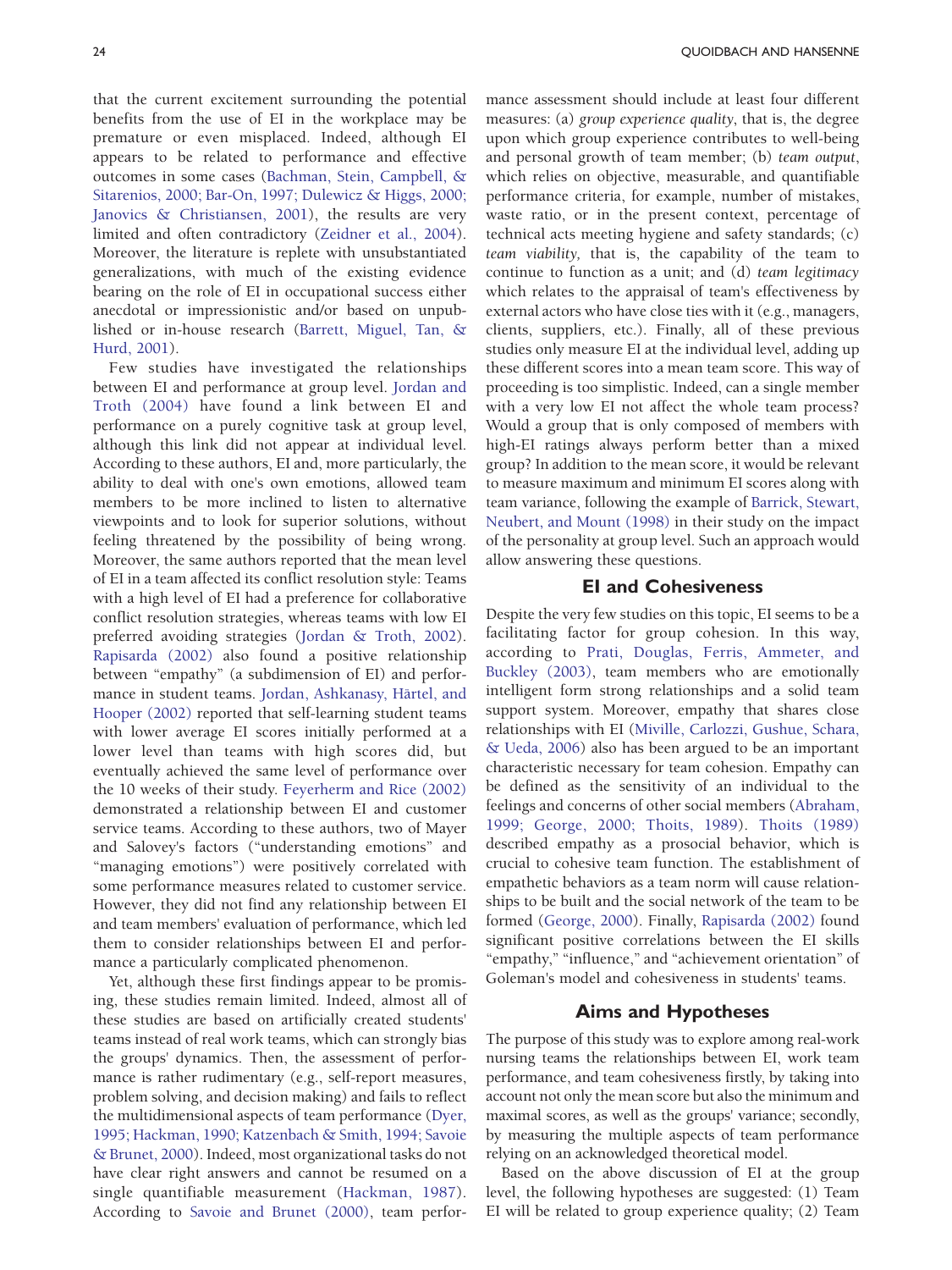EI will be related to team output; (3) Team EI will be related to team viability; (4) Team EI will be related to team legitimacy; and (5) Team EI will be related to team cohesiveness.

## Method

#### **Participants**

The participants in this study were 421 nurses, auxiliary nurses, and physiotherapists working in 23 nursing teams in the regional hospital center (Liege, Belgium). Medical doctors were not included in the study because they usually do not belong to a specific team and are not considered by nurses as part of their team. All the members in each team participated in our research. The average size of teams was 18.3 members (SD = 2.78). The smallest one was composed of 14 participants, and the biggest one of 23. Although at least 80% of the participants were women, no precise information on the composition of the sample was available because in such a real-work environment, participants feared to be recognized just by their age and gender and, therefore, questionnaires had to be totally anonymous.

#### **Measures**

Emotional Intelligence. The most appropriate method of measuring EI is currently an area of controversy. EI has been characterized by some researchers as a cognitive ability which should be assessed using problem-solving exercises [\(Mayer, Caruso, & Salovey, 2000\)](#page-5-0), whereas for other researchers, EI should be regarded as a dispositional tendency like personality which can be assessed by self-report questionnaire [\(Austin, Saklofske, Huang, &](#page-5-0) [McKenney, 2004; Bar-On, 2002; Petrides & Furnham,](#page-5-0) [2003](#page-5-0)). [Petrides and Furnham \(2000\)](#page-6-0) have suggested the terms ability EI and trait EI to distinguish the two measurement approaches. In this study the focus was on trait EI, and participants fulfilled a French version of the modified Schutte Emotional Intelligence Scale [\(Austin et](#page-5-0) [al., 2004](#page-5-0)). The measure relies on a 5-point Likert-type scale ranging from 1 (strongly disagree) to 5 (strongly agree) on a 41-item scale such as "I find it hard to understand the nonverbal messages of other people" and "I easily recognize my emotions as I experience them." This scale is based on the original model of [Salovey and](#page-6-0) [Mayer \(1990\)](#page-6-0) and captures three different dimensions of EI: Optimism/Mood Regulation, Appraisal of Emotion, and Utilization of Emotion. [Austin et al. \(2004\)](#page-5-0) reported a good internal consistency of the scale with a Cronbach alpha of .85. The internal consistency of the French translation of the scale in our sample was lower than the one reported by [Austin et al. \(2004\)](#page-5-0) with a Cronbach alpha of .75. To investigate this difference, additional tests (coefficient  $\alpha$ ) were conducted by dropping each item and then recalculating the reliability estimate with the remaining items. These tests did not indicate that a particular item was causing the lower reliability, as the initial estimate of .75 did not vary.

Team EI was measured by aggregating individual scores of all the team members into a mean score for each team. To capture the influence that a single team member could have on the whole team or the impact of team diversity in EI, minimal and maximal scores, as well as the groups' variance were also taken into account for each team.

Group Cohesion. Group cohesion was assessed by a modified version by [Dobbins and Zaccaro \(1986\)](#page-5-0) of Group Cohesiveness Scale, which was developed by [Buchanan \(1998\)](#page-5-0). This scale relies on the multidimensional approach of cohesiveness proposed by [Carron](#page-5-0) [\(1982\).](#page-5-0) It is composed of seven items and uses a 5-point Likert-type scale  $(1 = strongly disagree to 5 = strongly$ agree). Examples of items include "If given the chance, I would choose to leave my group and join another" and "I feel that I am really a part of my group." The summation of all seven items was used as the index of each participant's perception of cohesiveness. The average of the team members' cohesiveness scores was calculated to reflect cohesiveness at the group level. In the current sample, the coefficient alpha of the Group Cohesiveness Scale was .84, whereas previous studies have shown that the scale has a coefficient alpha varying from .83 ([Buchanan, 1998](#page-5-0)) to .91 ([Dobbins & Zaccaro, 1986](#page-5-0)).

Performance. Team performance was assessed in accordance with the four main dimensions identified by [Savoie and Brunet \(2000\)](#page-6-0).

The group experience quality was measured using a self-reported job satisfaction questionnaire specifically designed for health care workers by different Belgian hospitals. The questionnaire is composed of 17 items and uses a 5-point Likert-type scale. It has been used for many years and has been validated by numerous studies ([Langer, 2004](#page-5-0)). Examples of items include: "I have the opportunity to participate to training and learning programs in my team" and "I feel valorized in my work."

The team output measured in our sample was the quality of health care. Thus, each team was assessed three times by undercover observers on a scale of 33 objective criteria. This quality scale used in numerous Belgian hospitals includes criteria such as: "Before installing a transfusion, the nurse observes the necessary safety measures," "Workers don't wear any jewelry," and "The descriptive table of patients present in the unit is not readable by patients and visitors." The synthesis of the observations for each team was expressed into a total percentage of respected quality and safety criteria.

The team viability is the capability of the team to continue to function as a unit. To measure it with an objective indicator, the reasons of every departure in each team throughout the whole study length (4 months) were analyzed. Only considering the agents having left their team on their own request and excluding all the nonwanted departures (e.g., diseases and prophylactic spacing), a turnover rate has been created by dividing, for each team, the number of desired departures by the number of team members (e.g., a team with three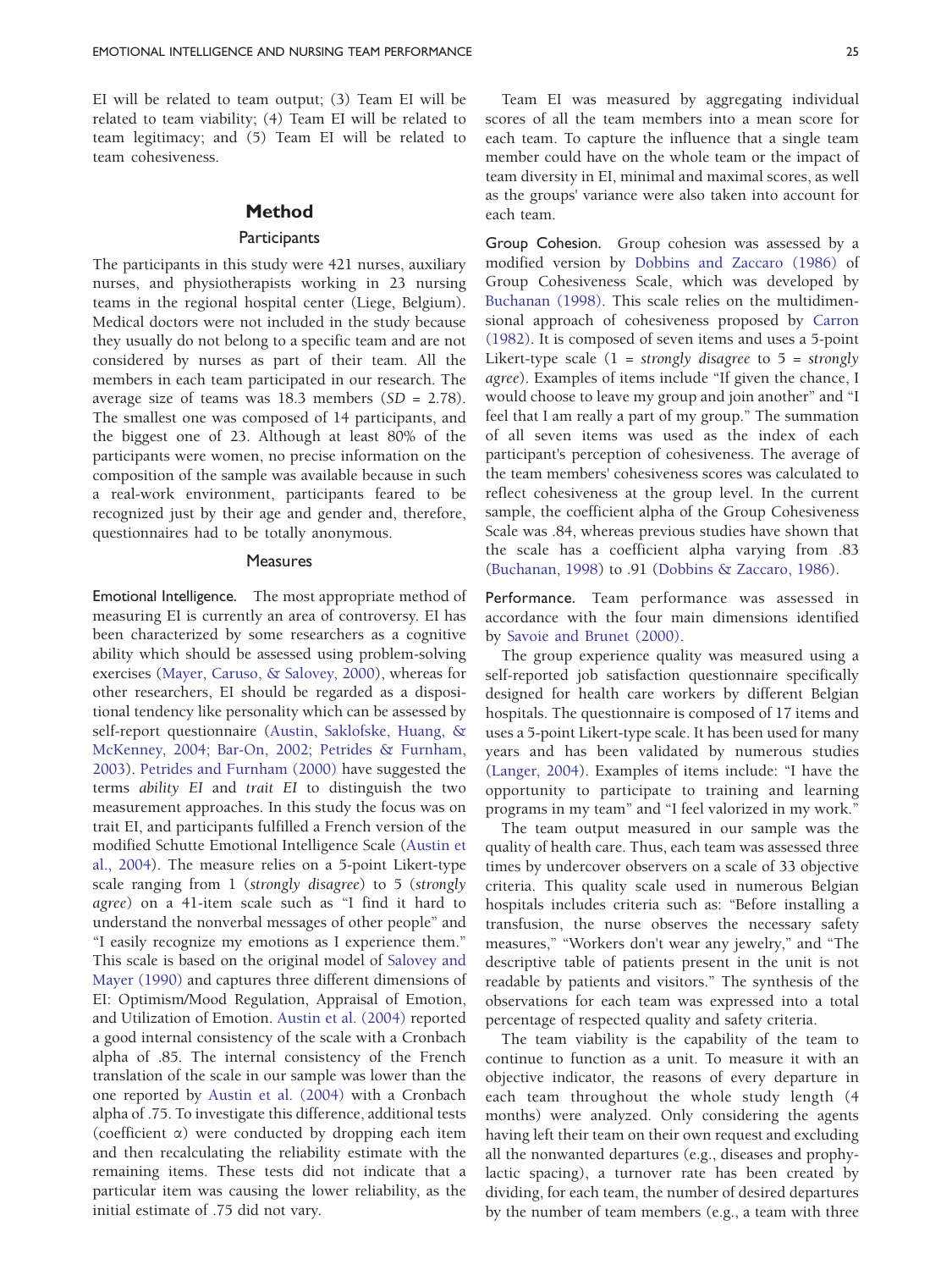desired departures and 18 members would have a turnover rate of .17).

Finally, the team legitimacy which corresponds to the supervisor's satisfaction was assessed by asking team supervisors (i.e., chief nursing executives) to complete a job performance questionnaire for each of the teams they were responsible for. This questionnaire was based on a previous job analysis conducted with human resources representatives, top managers, and team supervisors whose teams were not included in this study. Covering the main criteria upon which team supervisors usually assess their teams, the questionnaire is composed of 15 items and uses a 4-point Likert-type scale  $(1 = strongly$ disagree to 4 = strongly agree) with no neutral position. Examples of items include "I often receive positive feedback form patients or visitors about this team" and "The team makes very few efforts to collaborate with other departments." The scale showed a good internal consistency with a Cronbach alpha of .85.

#### Results

The correlation coefficients between team performance and total EI and subscales are reported in Table 1. As shown in Table 1, there is a positive correlation between the minimal score of Optimism/Mood Regulation and team output ( $r = .52$ ;  $P = .011$ ), a positive correlation between the maximum score of Optimism/Mood Regulation in the team and team output  $(r = .48; P = .019)$ , and a negative correlation between the mean score of Appraisal of Emotion in teams and team output  $(r = -.41; P = .049)$ . Table 1 provides only partial support for Hypothesis 2. The EI dimension of mood regulation do relate to team output. However, the appraisal of emotion dimension has

Table 1. Correlation Matrix of Team Emotional Intelligence and Team Performance Variables ( $N = 23$  work teams)

|                        | Group<br>experience<br>quality | Team                | Team            | Team<br>output viability legitimacy |
|------------------------|--------------------------------|---------------------|-----------------|-------------------------------------|
| Overall El             |                                |                     |                 |                                     |
| Mean                   | .16                            | .02                 | $-.04$          | .27                                 |
| Minimum $-.15$         |                                | $-.00$              | $-.38$          | $-.02$                              |
| Maximum                | .15                            | .02                 | .21             | .19                                 |
| Variance               | .23                            | .03                 | .30             | .03                                 |
|                        | Optimism/Mood regulation       |                     |                 |                                     |
| Mean                   | 9                              | .31                 | $-.08$          | $-.34$                              |
| Minimum                | .15                            | $.52\,^\ast$        | $-.15$          | .04                                 |
| 33. Maximum            |                                | $.48*$              | .15             | .35                                 |
| Variance -. 16         |                                | $-.36$              | $\overline{11}$ | $-.12$                              |
| Appraisal of emotion   |                                |                     |                 |                                     |
| Mean                   | $-.08$                         | $-.41$ <sup>*</sup> | $-.26$          | .08                                 |
| Minimum $-.40$         |                                | $-.40$              | $-.31$          | $-.24$                              |
| <b>Maximum</b>         | .00                            | $-.16$              | $-.10$          | $-.05$                              |
| Variance               | .36                            | .05                 | .11             | .10                                 |
| Utilization of emotion |                                |                     |                 |                                     |
| Mean                   | $-.13$                         | .15                 | .32             | $-.29$                              |
| <b>Minimum</b>         | $-.25$                         | $-.04$              | . 81.           | $-.11$                              |
| Maximum $-.03$         |                                | .15                 | .25             | $-.03$                              |
| Variance               | .05                            | . I 3               | .06             | $-.11$                              |

Table 2. Correlation Matrix of Team Emotional Intelligence and Team Cohesiveness  $(N = 23$  work teams)

|                          | <b>Team cohesiveness</b> |
|--------------------------|--------------------------|
| Overall El               |                          |
| Mean                     | .39                      |
| Minimum                  | .12                      |
| Maximum                  | .17                      |
| Variance                 | $-.05$                   |
| Optimism/Mood regulation |                          |
| Mean                     | .45 $^\ast$              |
| Minimum                  | .22                      |
| Maximum                  | .26                      |
| Variance                 | $-.17$                   |
| Appraisal of emotion     |                          |
| Mean                     | .33                      |
| Minimum                  | $-.05$                   |
| Maximum                  | .30                      |
| Variance                 | .23                      |
| Utilization of emotion   |                          |
| Mean                     | $-.30$                   |
| Minimum                  | $-.33$                   |
| Maximum                  | $-.12$                   |
| Variance                 | .24                      |

 $*$  P $<$ .05.

the opposite relationship. These unexpected results will be discussed further in the discussion. Hypotheses 1, 3, and 4 were not supported.

The correlation matrix between team EI and group cohesion is presented in Table 2. An examination of Table 2 shows a significant positive correlation between the average score of Optimism/Mood Regulation in teams and cohesiveness ( $r = .4501$ ;  $P = .031$ ). However, correlation between overall EI and cohesiveness is not significant  $(r =$ .39;  $P = .063$ ). An additional analysis was thus used to investigate this relationship further. A new independent variable was created dividing our teams into two groups (low and high EI), using a median split  $(Mdn = 146.42)$ .

The difference between the two groups in term of EI was significant ( $t = 2$ ,  $P < .0001$ ). This analysis revealed a significant difference in cohesiveness between high-IE and low-IE groups ( $t = 3.43$ ,  $P < .003$ ). These results give support for Hypothesis 5 relating EI to group cohesion.

## **Discussion**

Although the importance of EI for group effectiveness is often claimed, few studies have investigated this topic. The present data indicate that the relationship between EI and team performance is more subtle than first thought. Consistent with previous findings by [Feyerherm and Rice](#page-5-0) [\(2002\)](#page-5-0), the data are best understood by focusing on the details that isolate specific elements of performance and components of EI versus making a sweeping generalization that all components of EI relate to all measures of performance. Of the four main criteria of team performance, only team output (i.e., health care quality) is significantly correlated to two of three EI factors (i.e., Optimism/Mood Regulation and Appraisal of Emotion).

The minimum score of Optimism/Mood Regulation in team is positively related to health care quality. The lower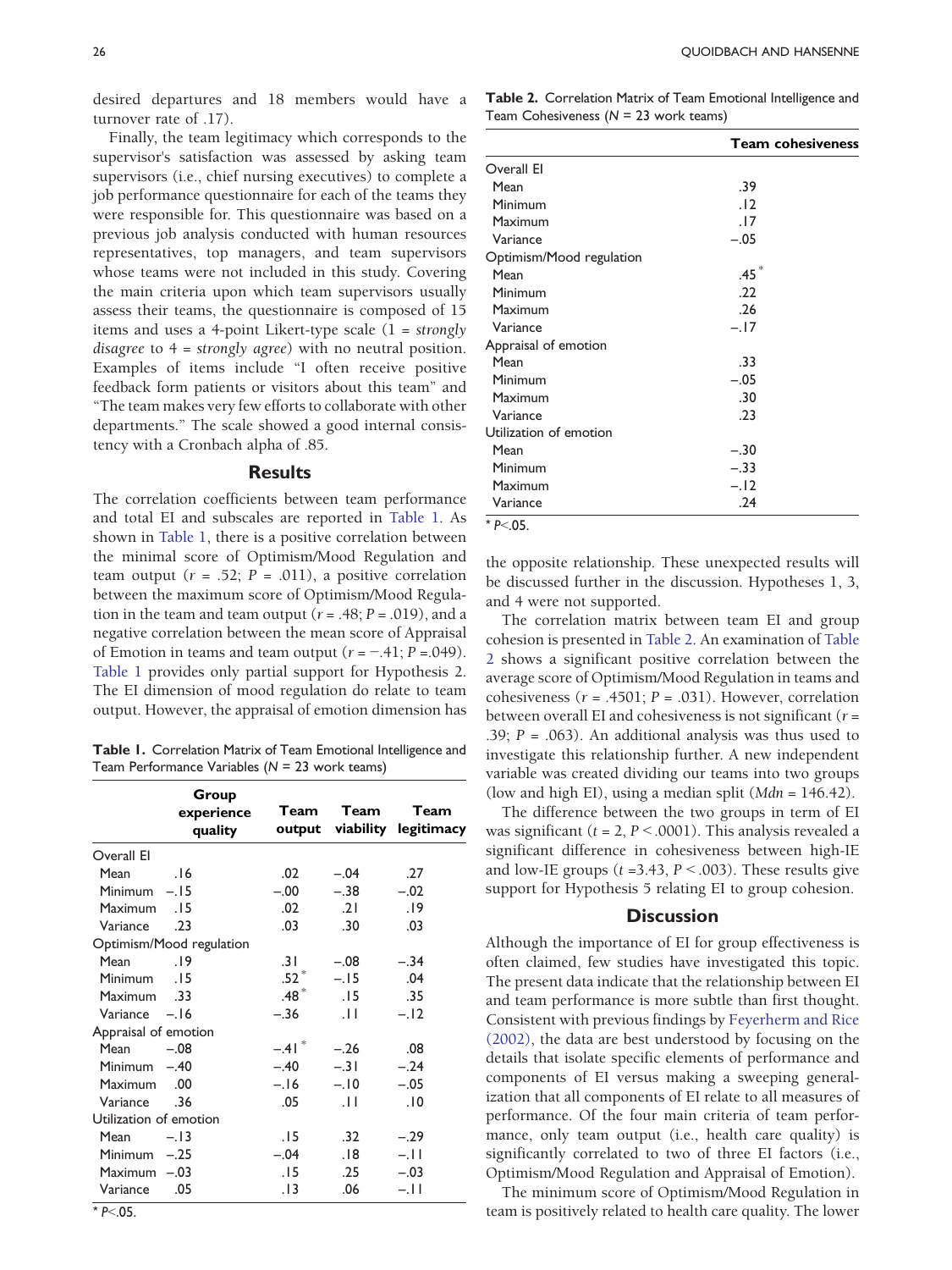the score of "the worst" team member regarding Optimism/Mood Regulation is, the lower the quality of health care provided by the whole team is. Conversely, the more the minimum Optimism/Mood Regulation increases, the more the quality of health care improves. This suggests that a very pessimistic member, who does not look for maintaining a positive emotional atmosphere for himself and the team, can solely affect the whole group dynamic and lower its outcome. Emotional contagion of this member's "bad mood" could provide a possible explanation of this finding. Indeed, negative affect like stress spreads out particularly easily among nursing teams through a contagion phenomenon ([Bak](#page-5-0)[ker, Le Blanc, & Schaufeli, 2005](#page-5-0)). The negative emotional state transmitted by this process could possibly alter team members' motivation to strictly respect safety and hygiene procedures, which in such an emotional atmosphere would be seen like tiring extra work.

Concurrent to the results above, this study also shows a positive relationship between the maximum score of Optimism/Mood Regulation in the team and the quality of the care. This seems to indicate that the higher the score of the "best" member of a team as regards Optimism/Mood Regulation is, the more the quality of health care increases in the whole unit. In line with the emotional contagion explanation mentioned above, one single member with a very high score on this dimension could, because of his or her optimism, frequent good mood, and concern for others' emotional well-being, improve his or her team's emotional atmosphere just by himself or herself. This team member would become a sort of emergent emotional leader, an "emotion manager" who pulls the team up. In such a positive ambiance, rigorously respecting safety and hygiene procedures could be perceived in a less constraining manner, and team members would therefore be more willing to make extra efforts. This hypothesis is akin to recent perspective on the role of emotion management on emergent leadership ([George, 2000; Gond & Mignonac, 2002\)](#page-5-0).

Finally, the study shows a negative relationship between health care quality and the mean score of Appraisal of Emotion in teams. This surprising yet interesting result seems to indicate that the more team members in general were able to perceive and understand emotions, the less they provided high-quality health care. Why does good emotion perception lead to lower performance? There are at least three hypotheses. A possible explanation of this phenomenon could be that a team in which individuals are more sensitive to others' emotions is more people oriented than task oriented (according the famous managerial grid proposed by [Blake & Mouton, 1964\)](#page-5-0). Therefore, energy and time used to take into account patients', families', or colleagues' emotions lower available resources for strictly respecting safety and hygiene procedures. Another possible explanation could be that members of a team who are particularly concerned with emotions are perhaps more indulgent with each other's mistakes (e.g., knowing that a colleague is feeling sad or not

trying to "hurt his or her feelings," they would hesitate to make a remark about him taking liberties with the rules). Repeated uncorrected errors and justified mistakes would lead to a lower quality as regards health care security. At last, a third explanation could come from the fact that emotionally perceptive people appear to respond worse to stress than others do ([Ciarrochi,](#page-5-0) [Deane & Anderson, 2002](#page-5-0)). Stressed team members would then pay less attention or care less for safety and hygiene norms. Further studies need to be done to test these three hypotheses and to clarify the mechanisms underlying this negative effect of emotional intelligence.

Concerning relationships between EI and cohesiveness, high-EI groups are significantly more cohesive than low-EI groups. This result is in line with previous findings ([Barrick, Stewart, Neubert; & Mount, 1998](#page-5-0); [Prati et al.,](#page-6-0) [2003](#page-6-0); [Rapisarda, 2002](#page-6-0)). EI thus seems repeatedly to play a part in team cohesiveness. Moreover, beyond general EI, this study shows that Optimism/Mood Regulation is the most important subdimension to favor cohesion in a group. Team members' ability to seek for or to maintain positive emotional states in self and others helps them in getting along and pursuing common goals. However, some questions still need to be answered. Indeed, does EI influence group cohesion directly, through conflicts reduction, or by favoring close friendships? These questions still need to be investigated by future studies.

#### Limitations of This Study

Some limitations of the study could be mentioned. The first is the size of the sample (i.e., 23 teams). Although finding a great amount of comparable teams within a single hospital is quite challenging, having larger sample size of teams would have strengthened the impact of the study's results.

A second limitation of the study is the absence of assessment of personality factors. Indeed, even if [Schutte](#page-6-0) [et al. \(1998\)](#page-6-0) reported that their original Emotional Intelligence Scale was only significantly related to one of the Big Five personality dimensions (i.e., openness to experience) and not so highly as to be redundant, no data exist for the modified version of the scale used in this study. Thus, we cannot exclude a possible overlap between the present version of the EI scale and personality. Future studies on EI and team performance should include personality as a control measure to investigate further the specific impact of EI.

#### General Conclusion

Although not supporting the sweeping generalization that all components of EI relate to all measures of performance, this study clearly supports a relationship between Emotional Regulation and an important aspect of team performance (i.e., health care quality). Emotional Regulation may provide an interesting new way of enhancing patient/client outcomes and training future professionals to this ability could be especially fruitful. However, our study draws attention to the fact that not all subdimensions of EI are related to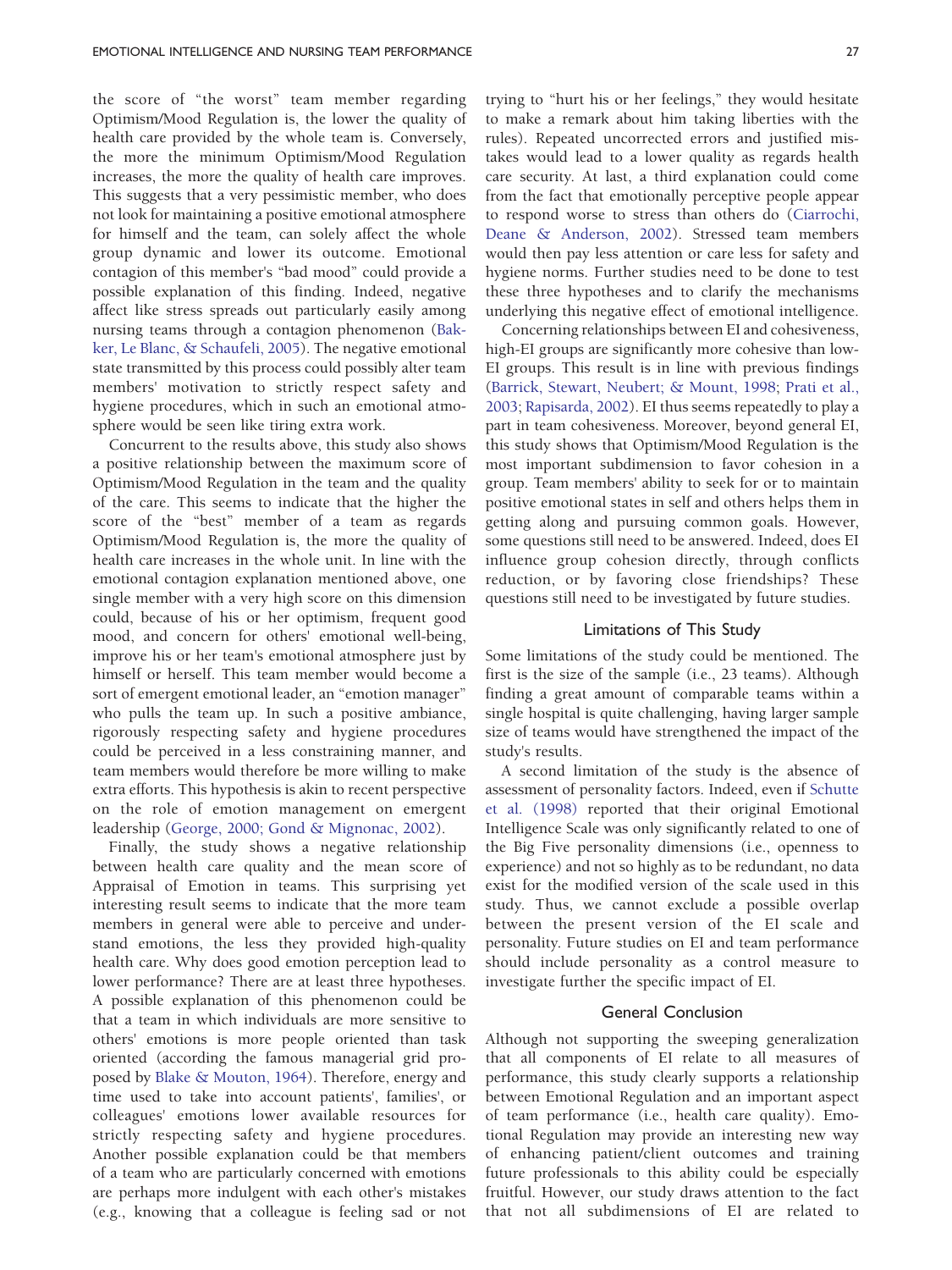<span id="page-5-0"></span>performance, and that Appraisal of Emotion could even be counterproductive. This finding needs to be replicated by future studies. Nevertheless, if negative impact of Appraisal of Emotion was confirmed, one can imagine how useless (or even dangerous in a hospital context) it is to train people to detect others' emotions. Without going this far, this study suggests to temper the numerous claims about the multiple benefits of EI in work teams. Organizations, thus, should at least question themselves about the specificities of their context and objectives before undertaking any expensive and time-consuming EI training program.

Conversely, EI could constitute an interesting new way of building cohesive teams in organizations. Including training on emotion regulation skills during teambuilding seminars might be more effective than bungee jumping to create long-term cohesiveness.

## References

Abraham, R. (1999). Emotional intelligence in organizations: A conceptualization. Genetic, Social, and General Psychology Monographs, 125, 209–219.

Austin, E. J., Saklofske, D. H., Huang, S. H. S., & McKenney, D (2004). Measurement of trait emotional intelligence: Testing and cross-validating a modified version of Schutte et al.'s (1998) measure. Personality and Individual Differences, 36, 555–562.

Averill, J. R., & Nunley, E. P. (1992). Voyages of the heart: Living an emotionally creative life. New York: Free Press.

Bachman, J., Stein, S., Campbell, K., & Sitarenios, G. (2000). Emotional intelligence in the collection of debt. International Journal of Selection and Assessment, 8, 176–182.

Bakker, A., Le Blanc, M., & Schaufeli, W. (2005). Burnout contagion among intensive care nurses. Journal of Advanced Nursing, 51, 276–285.

Bar-On, R. (1997). The Emotional Intelligence Inventory (EQ-I): Technical manual. Toronto: Multi-Health Systems.

Bar-On, R. (2002). Bar-On Emotional Quotient Inventory (EQ-I): Technical Manual. Toronto, Canada: Multi-Health Systems.

Barrett G. V., Miguel R. F., Tan J. A., Hurd J. M. (2001). Emotional intelligence: The Madison Avenue approach to science and professional practice. Unpublished paper.

Barrick, M. R., Stewart, G. L., Neubert, M. J., & Mount, M. K. (1998). Relating member ability and personality to work-team processes and team effectiveness. Journal of Applied Psychology, 83, 377–391.

Blake, R. R., & Mouton, J. S. (1964). The managerial grid. Houston: Gulf.

Buchanan, L.B. (1998). The impact of Big Five personality characteristics on group cohesion and creative task performance. Unpublished doctoral dissertation, Virginia Polytechnic Institute and State University, Blacksburg.

Carron, A. (1982). Cohesiveness in sports groups: Interpretations and considerations. Journal of Sport Psychology, 4, 123–138.

Ciarrochi, J., Deane, F. P., & Anderson, S. (2002). Emotional intelligence moderates the relationship between stress and mental health. Personality and Individual Differences, 32, 197–209.

Cooper, R. K., & Sawaf, A. (1997). Executive EQ: Emotional intelligence in leaders and organizations. New York: Grosset/ Putnam.

Dobbins, G., & Zaccaro, S. (1986). The effects of group cohesion and leader behaviour on subordinate satisfaction. Group and Organization Studies, 11, 203–219.

Dulewicz, V., & Higgs, M. (2000). Emotional intelligence: A review and evaluation study. Journal of Managerial Psychology, 15, 341–372.

Dyer, W. (1995). Team building: Current issues and alternatives (3rd ed.). New York: Addison Wesley.

Feyerherm, A. E., & Rice, C. L. (2002). Emotional Intelligence and Team Performance: The good, the bad and the ugly. International Journal of Organizational Analysis, 10, 343–362.

George, J. M. (2000). Emotions and leadership. The role of emotional intelligence. Human Relations, 53, 1027–1044.

Gerits, L., Derksen, J. J. L., Verbruggen, A. B., & Katzko, M. (2005). Emotional intelligence profiles of nurses caring for people with severe behaviour problems. Personality and Individual Differences, 38, 33–43.

Goleman, D. (1995). Emotional intelligence. New York: Bantam Books.

Goleman, D. (1998). Working with emotional intelligence. New York: Bantam Books.

Gond, J.-P., Mignonac, K. (2002). Emotions, leadership et évolution des conditions d'accès aux postes de direction. Note LIRHE, no. 358 (02-2), 24 pp.

Hackman, J. R. (1987). The design of work teams. In J. Lorsch (Ed.), Handbook of organization behavior. Englewood Cliffs, NJ: Prentice Hall.

Hackman, J. R. (1990). Conclusion: Creating more effective work groups in organizations. In J.R. Hackman (Ed.), Groups that work (and those that don't). San Francisco, CA: Jossey-Bass.

Hay Group. (2000). Emotional intelligence: A "soft" skill with a hard edge. [http://ei.haygroup.com/about\\_ei/](http://ei.haygroup.com/about_ei/).

Janovics, J., & Christiansen, N. D. (2001). Emotional intelligence at the workplace. Paper presented at the 16th Annual Conference of the Society of Industrial and Organizational Psychology. San Diego, CA.

Jordan, P. J., & Troth, A. C. (2002). Emotional intelligence and conflict resolution: Implications for human resource development. In J. L. Callahan & E. E. McCollum (Eds.), Advances in developing human resources, special edition perspectives of emotion and organizational change, vol. 4.

Jordan, P. J., & Troth, A. C. (2004). Managing emotions during team problem solving: Emotional intelligence and conflict resolution. Human Performance, 17, 195–218.

Jordan, P. J., Ashkanasy, N. M., Härtel, C. E. J., & Hooper, G. S. (2002). Workgroup emotional intelligence: Scale development and relationship to team process effectiveness and goal focus. Human Resource Management Review, 12, 195–214.

Katzenbach, J., & Smith, D. (1994). Les équipes haute performance: Imagination et discipline. Paris: Dunod.

Kooker, B. M., Shoultz, J., & Codier, E. (2007). Identifying emotional intelligence in professional nursing practice. Journal of Professional Nursing, 23, 30–36.

Landa, J. M. A., Lopez-Zafra, E., Martos, M. P. B., Guilar-Luzon, M. (In press). The relationship between emotional intelligence, occupational stress and health in nurses: A questionnaire survey. International Journal of Nursing Studies.

Langer, S. (2004). Utilisation d'un outil d'évaluation de la satisfaction au travail du personnel de soins: Expérience menée au C.H.R. de liège. Mémoire de licence en Science de la Santé Publique non publié. Liège: Université de Liège.

Mcqueen, A. C. H. (2004). Emotional intelligence in nursing work. Journal of Advanced Nursing, 47, 101–108.

Mayer, J. D., Caruso, D. R., & Salovey, P. (2000). Selecting a measure of emotional intelligence. In R. Bar-On & J.D.A. Parker